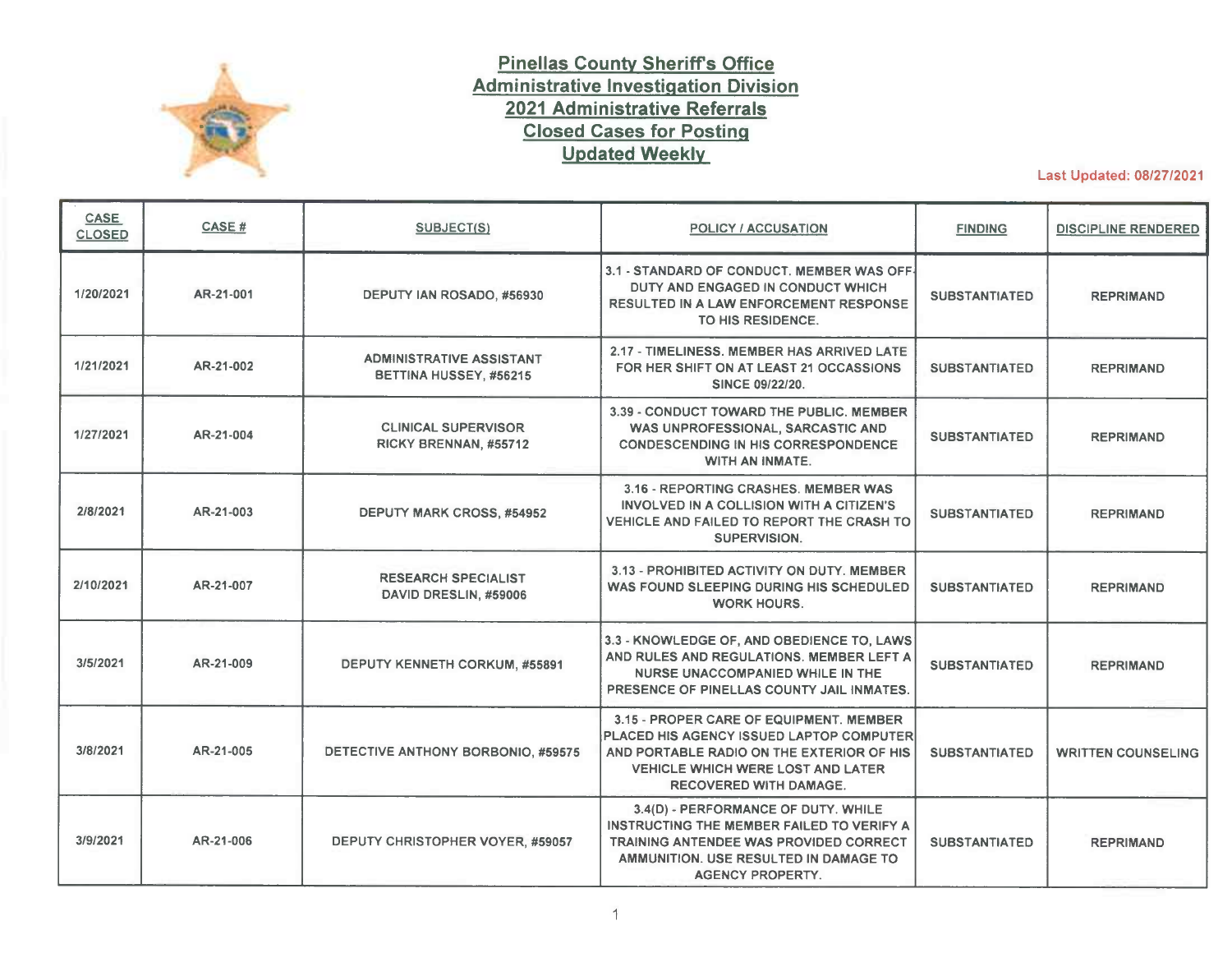| <b>CASE</b><br><b>CLOSED</b> | <b>CASE#</b> | SUBJECT(S)                                                                   | <b>POLICY / ACCUSATION</b>                                                                                                                                 | <b>FINDING</b>       | <b>DISCIPLINE RENDERED</b> |
|------------------------------|--------------|------------------------------------------------------------------------------|------------------------------------------------------------------------------------------------------------------------------------------------------------|----------------------|----------------------------|
| 3/9/2021                     | AR-21-008    | <b>CHILD PROTECTION INVESTIGATOR</b><br>NICOLE STANLEY, #60105               | 3.4(D) - PERFORMANCE OF DUTY. MEMBER<br><b>FAILED TO COMPLETE CASE RELATED</b><br>DOCUMENTATION WITHIN TIMEFRAMES<br><b>ESTABLISHED BY POLICY.</b>         | <b>SUBSTANTIATED</b> | <b>REPRIMAND</b>           |
| 3/12/2021                    | AR-21-010    | <b>FAMILY SUPPORT SERVICES WORKER</b><br>DEANNA HOBSON, #60178               | 3.3 - KNOWLEDGE OF, AND OBEDIENCE TO, LAWS<br>AND RULES AND REGULATIONS. MEMBER<br><b>CONDUCTED AN UNAUTHORIZED COMPUTER</b><br>INQUIRY.                   | <b>SUBSTANTIATED</b> | <b>WRITTEN COUNSELING</b>  |
| 3/15/2021                    | AR-21-016    | <b>CORPORAL GILBERTO PEREZ, #57156</b>                                       | 3.3 - KNOWLEDGE OF, AND OBEDIENCE TO, LAWS<br>AND RULES AND REGULATIONS. MEMBER<br><b>ACCIDENTALLY DISCHARGED HIS ELECTRONIC</b><br><b>CONTROL WEAPON.</b> | <b>SUBSTANTIATED</b> | <b>WRITTEN COUNSELING</b>  |
| 3/22/2021                    | AR-21-015    | DEPUTY JOSEPH ROBINSON, #58520                                               | 2.17 - TIMELINESS, MEMBER HAS ARRIVED LATE<br>FOR HIS SHIFT ON SIX OCCASIONS SINCE 10/15/20                                                                | <b>SUBSTANTIATED</b> | <b>REPRIMAND</b>           |
| 3/25/2021                    | AR-21-014    | DEPUTY JAMES WILHELM, #56466                                                 | 3.3 - KNOWLEDGE OF, AND OBEDIENCE TO, LAWS<br>AND RULES AND REGULATIONS. MEMBER<br><b>ACCIDENTALLY DISCHARGED HIS ELECTRONIC</b><br><b>CONTROL WEAPON.</b> | <b>SUBSTANTIATED</b> | <b>WRITTEN COUNSELING</b>  |
| 3/26/2021                    | AR-21-013    | <b>LICENSED PRACTICAL NURSE</b><br>JANIS MCKIEL, #59672                      | 3.4(D) - PERFORMANCE OF DUTY. MEMBER<br>FAILED TO RESPOND TO AN INMATE MEDICAL<br><b>COMPLAINT REPORTED BY A DETENTION</b><br>DEPUTY.                      | <b>SUBSTANTIATED</b> | <b>REPRIMAND</b>           |
| 3/29/2021                    | AR-21-017    | <b>CORPORAL SHAWN BRINSON, #58505</b><br><b>DEPUTY EUGENE SNITKO, #58643</b> | 3.31(D) - FAILING TO SUBMIT PROPERLY WRITTEN<br>REPORTS. MEMBERS FAILED TO DOCUMENT<br>THEIR INVOLVEMENT IN AN INCIDENT WITH AN<br>INMATE.                 | <b>SUBSTANTIATED</b> | <b>REPRIMAND</b>           |
| 3/31/2021                    | AR-21-018    | DETECTIVE DENNIS CURTIN, #58373                                              | 3.15 - PROPER CARE OF EQUIPMENT. MEMBER<br><b>LOST HIS AGENCY ISSUED ELECTRONIC</b><br><b>CONTROL WEAPON.</b>                                              | <b>SUBSTANTIATED</b> | <b>WRITTEN COUNSELING</b>  |
| 4/1/2021                     | AR-21-012    | <b>LICENSED PRACTICAL NURSE</b><br>REGINALD JOSEPH, #58131                   | 3.4(D) - PERFORMANCE OF DUTY. MEMBER<br><b>FAILED TO FOLLOW ESTABLISHED PROCEDURES</b><br>WHILE ADDRESSING A PATIENT'S MEDICAL<br><b>COMPLAINT.</b>        | <b>SUBSTANTIATED</b> | <b>WRITTEN COUNSELING</b>  |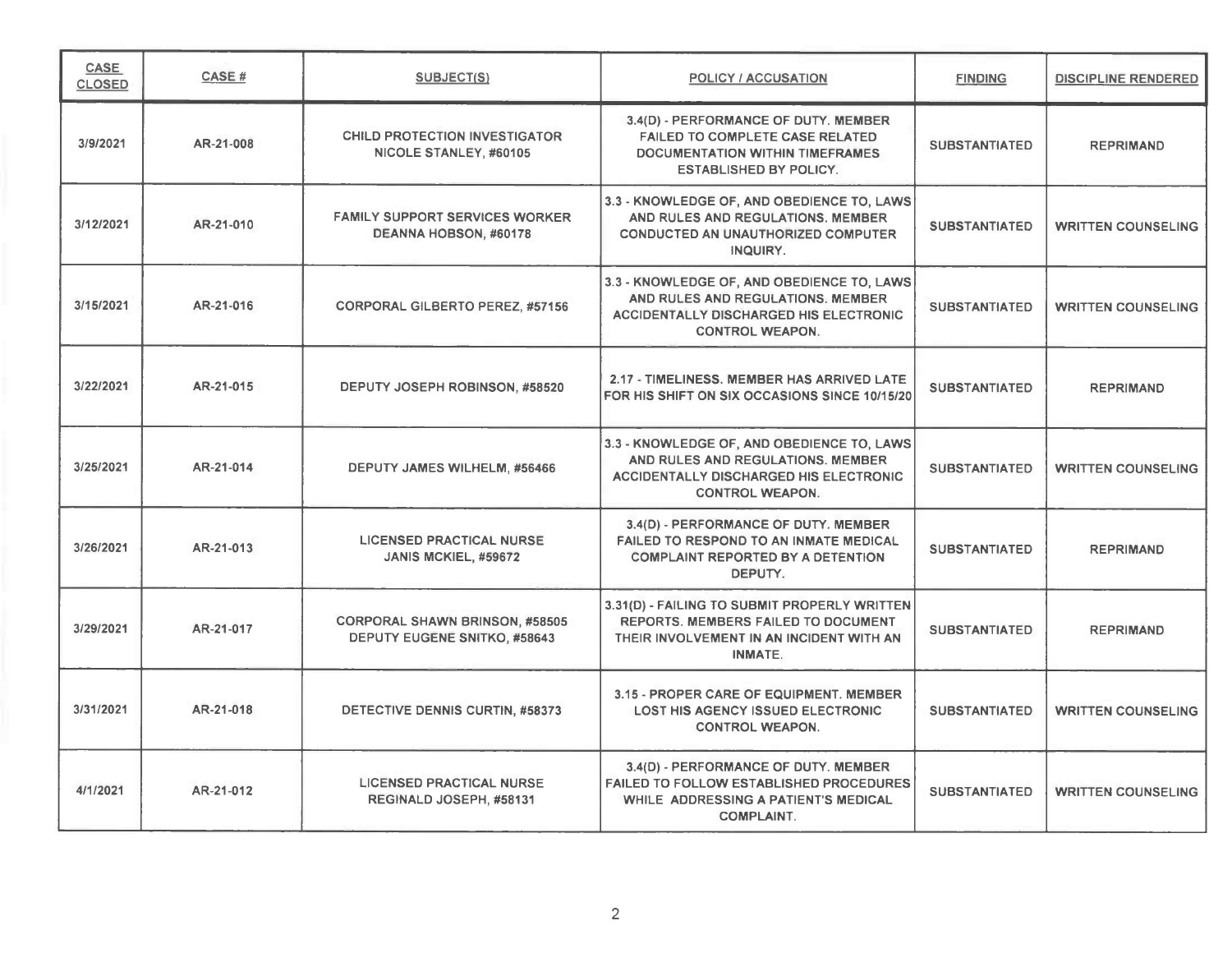| CASE<br><b>CLOSED</b> | CASE#     | <b>SUBJECT(S)</b>                                                             | <b>POLICY / ACCUSATION</b>                                                                                                                                                                 | <b>FINDING</b>       | <b>DISCIPLINE RENDERED</b> |
|-----------------------|-----------|-------------------------------------------------------------------------------|--------------------------------------------------------------------------------------------------------------------------------------------------------------------------------------------|----------------------|----------------------------|
| 4/29/2021             | AR-21-023 | <b>CORPORAL THOMAS CASSIDY, #58636</b><br>DEPUTY HUNTER STOUT. #60156         | 3.4(D) - PERFORMANCE OF DUTY. MEMBERS DID<br>NOT AUTHOR A WRITTEN REPORT OR NOTIFY<br><b>CHAIN OF COMMAND OF INMATE FIGHT.</b>                                                             | <b>SUBSTANTIATED</b> | <b>REPRIMAND</b>           |
| 5/3/2021              | AR-21-019 | <b>LICENSED PRACTICAL NURSE</b><br>ALANNA SPINACI, #60378                     | 3.39 - CONDUCT TOWARD THE PUBLIC. MEMBER<br>ENGAGED IN A VERBAL ARGUMENT WITH AN<br><b>INMATE AND CALLED THE INMATE A PROFANE</b><br>NAME.                                                 | <b>SUBSTANTIATED</b> | <b>WRITTEN COUNSELING</b>  |
| 5/3/2021              | AR-21-022 | DEPUTY HERBERT PORRATA, #60304                                                | 3.3 - KNOWLEDGE OF, AND OBEDIENCE TO, LAWS<br>AND RULES AND REGULATIONS. MEMBER<br><b>ACCIDENTALLY DISCHARGED HIS ELECTRONIC</b><br><b>CONTROL WEAPON.</b>                                 | <b>SUBSTANTIATED</b> | <b>WRITTEN COUNSELING</b>  |
| 5/13/2021             | AR-21-011 | <b>LICENSED PRACTICAL NURSE</b><br>JANE DESANTO, #56255                       | 3.4(D) - PERFORMANCE OF DUTY. MEMBER<br>ALLOWED AN INMATE COMPLAINANING OF A<br>MEDICAL CONCERN TO REMAIN IN THEIR<br><b>CURRENT HOUSING.</b>                                              | <b>SUBSTANTIATED</b> | <b>WRITTEN COUNSELING</b>  |
| 5/14/2021             | AR-21-020 | <b>SERGEANT JAMES ARNTZ, #55450</b>                                           | 3.31(F) - FAILURE TO PROPERLY SUPERVISE.<br>MEMBER FAILED TO PROPERLY SUPERVISE A<br>SUBORDINATE MEMBER WHO ENGAGED IN THE<br>PURSUIT OF A VEHICLE.                                        | <b>SUBSTANTIATED</b> | <b>REPRIMAND</b>           |
| 5/17/2021             | AR-21-025 | <b>DEPUTY CARLOS PURCHADES, #60154</b>                                        | 3.15 - PROPER CARE OF EQUIPMENT. MEMBER<br><b>FAILED TO SECURE HIS PERSONALLY OWNED</b><br>VEHICLE, RESULTING IN THE THEFT OF HIS<br><b>AGENCY CREDENTIALS.</b>                            | <b>SUBSTANTIATED</b> | <b>WRITTEN COUNSELING</b>  |
| 5/25/2021             | AR-21-021 | DEPUTY JONATHAN MCMANIS, #56128                                               | 3.1 - STANDARD OF CONDUCT. MEMBER MADE<br><b>INAPPROPRIATE COMMENTS WHILE ATTENDING</b><br><b>TRAINING.</b>                                                                                | <b>SUBSTANTIATED</b> | <b>REPRIMAND</b>           |
| 6/1/2021              | AR-21-028 | <b>SERGEANT JAMES BRUECHNER, #54400</b>                                       | 3.31(F) - FAILURE TO PROPERLY SUPERVISE.<br>MEMBER FAILED TO PROPERLY SUPERVISE A<br>SUBORDINATE MEMBER, WHICH RESULTED IN A<br><b>CRIMINAL INVESTIGATION BEING HANDLED</b><br>IMPROPERLY. | <b>SUBSTANTIATED</b> | <b>REPRIMAND</b>           |
| 6/2/2021              | AR-21-029 | <b>JUVENILE ELECTRONIC MONITORING</b><br><b>SPECIALIST PAUL HICKS, #56223</b> | 3.4(D) - PERFORMANCE OF DUTY. MEMBER WAS<br>SARCASTIC AND DEFIANT TOWARD AN<br>ASSISTANT STATE ATTORNEY DURING TRIAL<br><b>PREPARATIONS.</b>                                               | <b>SUBSTANTIATED</b> | <b>WRITTEN COUNSELING</b>  |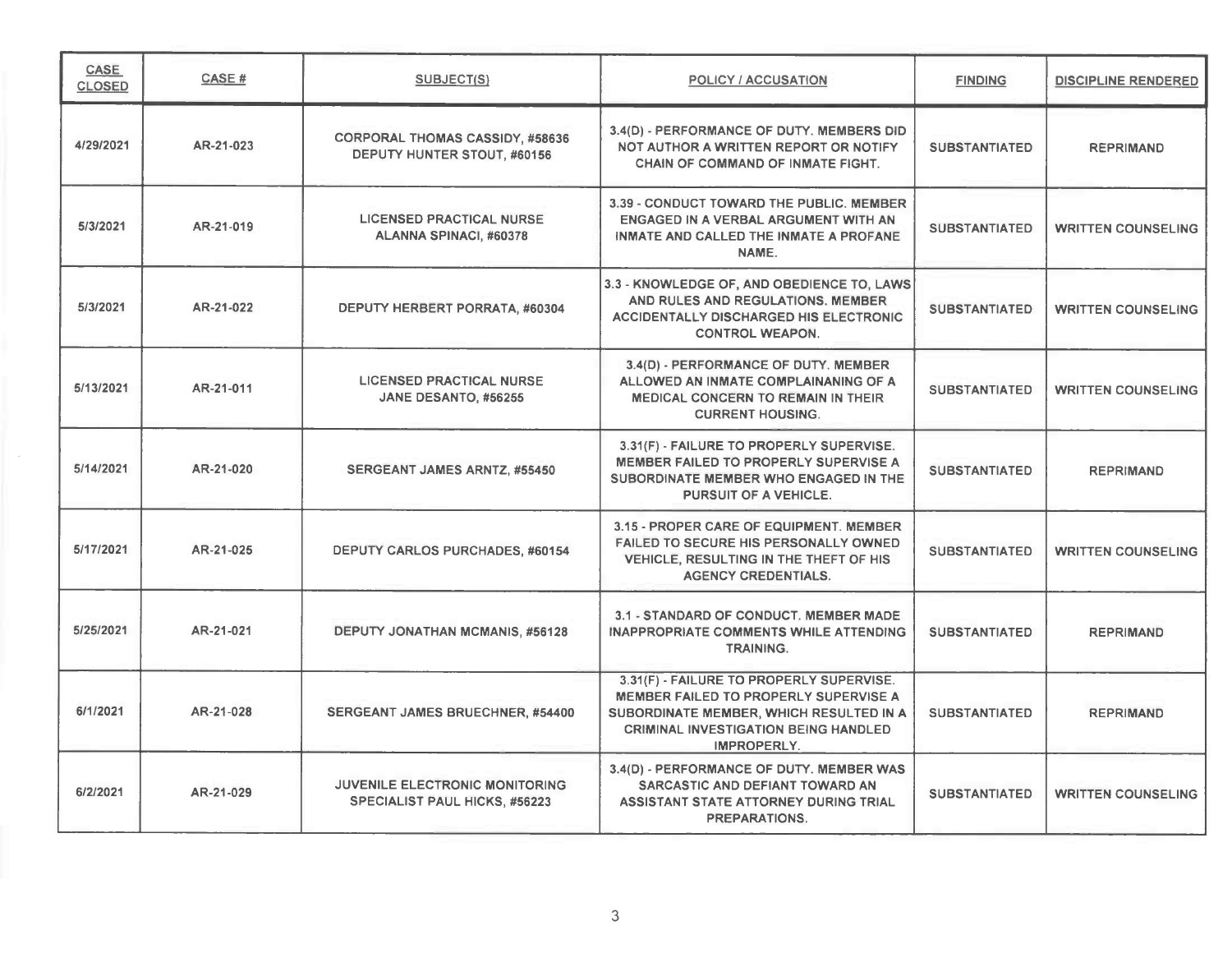| CASE<br><b>CLOSED</b> | CASE #    | <b>SUBJECT(S)</b>                                                    | <b>POLICY / ACCUSATION</b>                                                                                                                                                    | <b>FINDING</b>       | <b>DISCIPLINE RENDERED</b> |
|-----------------------|-----------|----------------------------------------------------------------------|-------------------------------------------------------------------------------------------------------------------------------------------------------------------------------|----------------------|----------------------------|
| 6/2/2021              | AR-21-030 | <b>CORPORAL KEVIN FEY, #58326</b>                                    | 3.3 - KNOWLEDGE OF, AND OBEDIENCE TO, LAWS<br>AND RULES AND REGULATIONS. MEMBER<br><b>ACCIDENTALLY DISCHARGED HIS ELECTRONIC</b><br><b>CONTROL WEAPON.</b>                    | <b>SUBSTANTIATED</b> | <b>WRITTEN COUNSELING</b>  |
| 6/4/2021              | AR-21-024 | <b>DEPUTY NICHOLAS VEGA, #59647</b>                                  | 3.15 - PROPER CARE OF EQUIPMENT, MEMBER<br>LEFT HIS AGENCY ISSUED RIFLE UNSECURED IN<br>THE PASSENGER COMPARTMENT OF HIS<br><b>VEHICLE, WHICH WAS UNLOCKED.</b>               | <b>SUBSTANTIATED</b> | <b>REPRIMAND</b>           |
| 6/8/2021              | AR-21-027 | <b>PROBATION SUPERVISOR</b><br><b>DESIREE BRITT-ANDERSON, #57446</b> | 3.4(D) - PERFORMANCE OF DUTY. MEMBER<br>FAILED TO TAKE FOLLOW-UP ACTION OR NOTIFY<br>HER SUPERVISION OF AN OVERSIGHT ERROR<br><b>DISCOVERED DURING A CASE AUDIT.</b>          | <b>SUBSTANTIATED</b> | <b>REPRIMAND</b>           |
| 6/1/2021              | AR-21-026 | DEPUTY CLAY SAUNDERS, #55790                                         | 3.19 - CARE, CUSTODY, AND CONTROL OF<br><b>PROPERTY / EVIDENCE, MEMBER FAILED TO</b><br><b>PROPERLY SUBMIT EVIDENCE COLLECTED</b><br>DURING A VEHICLE BURGLARY INVESTIGATION. | <b>SUBSTANTIATED</b> | <b>WRITTEN COUNSELING</b>  |
| 6/21/2021             | AR-21-031 | DEPUTY BRIAN BEELER, #59216                                          | 3.15 - PROPER CARE OF EQUIPMENT. MEMBER<br><b>LOST HIS AGENCY CREDENTIALS AND BUILDING</b><br><b>ACCESS CARD.</b>                                                             | <b>UNFOUNDED</b>     | N/A                        |
| 6/25/2021             | AR-21-033 | DEPUTY CATHERINE FEDELE, #59038                                      | 3.3 - KNOWLEDGE OF, AND OBEDIENCE TO, LAWS<br>AND RULES AND REGULATIONS. MEMBER<br><b>ACCIDENTALLY DISCHARGED HER ELECTRONIC</b><br><b>CONTROL WEAPON.</b>                    | <b>SUBSTANTIATED</b> | <b>WRITTEN COUNSELING</b>  |
| 6/25/2021             | AR-21-036 | DEPUTY STEPHANIE MANN, #56187                                        | 3.39 - CONDUCT TOWARD THE PUBLIC. MEMBER<br>BEGAN AN UNWANTED, PERSONAL<br><b>CONVERSATION WITH AN INMATE.</b>                                                                | <b>SUBSTANTIATED</b> | <b>REPRIMAND</b>           |
| 6/29/2021             | AR-21-035 | <b>MEDICAL DIRECTOR KEVIN KYLE, #58893</b>                           | 3.1 - STANDARD OF CONDUCT. MEMBER WAS<br><b>RUDE AND CONDESCENDING TOWARD AN</b><br><b>APPLICANT.</b>                                                                         | <b>SUBSTANTIATED</b> | <b>REPRIMAND</b>           |
| 7/7/2021              | AR-21-032 | <b>INMATE RECORDS SPECIALIST III</b><br>MARLIN RIVERA-PEREZ, #59262  | 3.4(D) - PERFORMANCE OF DUTY. MEMBER<br><b>FAILED TO VERIFY A COURT ORDERED</b><br><b>CUSTODIAN WAS PRESENT PRIOR TO THE</b><br><b>RELEASE OF AN INMATE.</b>                  | <b>SUBSTANTIATED</b> | <b>REPRIMAND</b>           |